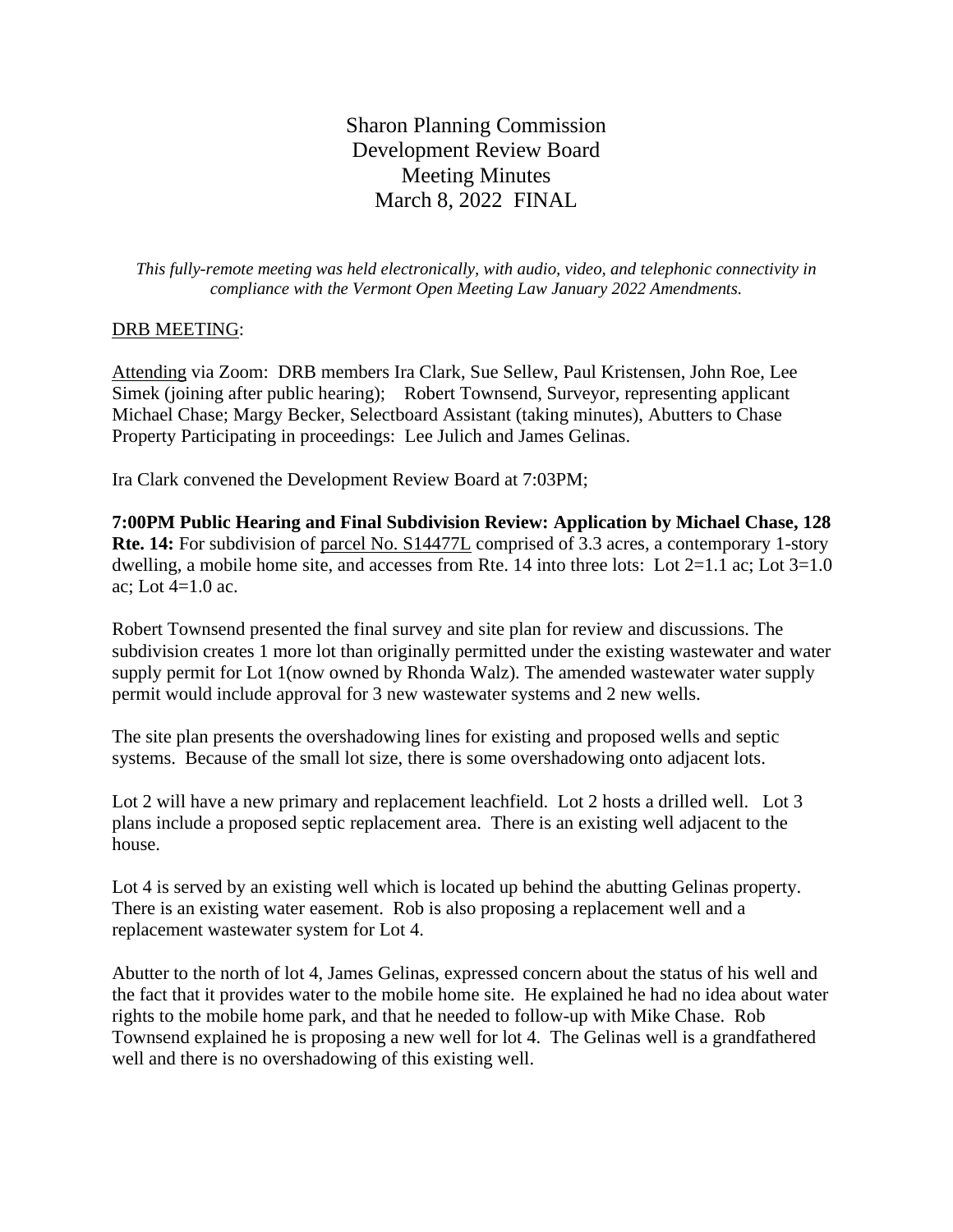James Gelinas spoke of an underground stream at the proposed leachfield replacement area for Lot 4 noting this corner of Lot 4 accumulates storm water. Rob Townsend stated the test pits dug on October 29, 2021 indicated only sand, which is why the leachfield is proposed at this location adjacent to Rte. 14 and below the Gelinas driveway. James Gelinas noted the overshadowing of the proposed septic system location onto the southern end of his property. He also pointed out his driveway provides shared access to Lot 4. The site plan also illustrates an alternative access to Lot 4 from the internal drive running parallel to Rte. 14.

Lee Julich also expressed concerns about overshadowing of the Lot 4 leachfield replacement area and inquired about potential impacts on her ability to sell her property. She owns the house, with a recently-drilled well, across Rte. 14 from Lot 4. Rob Townsend explained the degree of overshadowing would prevent her from drilling a new well in the shadowed area. He also explained that the well shield for her new well (drilled within the past 5 years) limits the siting of the leachfield replacement area on Lot 4. Finally, Rob noted that the proposed Lot 4 replacement system would be further from Lee's well than the existing Lot 4 in-ground septic and therefore pose less risk.

Lee Julich stated her satisfaction that the site plans as they are will not really pose negative impacts to her property. Rob Townsend concurred, indicating she could still build a new house or even install a septic system on her parcel.

Paul Kristensen inquired whether the proposed subdivision was within 500 feet of the Hartford town line. Rob Townsend calculated the southernmost property line to be 529 feet from the town line. The Town of Hartford therefore does not need to be notified of the subdivision application.

Ira Clark asked Rob Townsend to speak again to the concerns raised regarding overshadowing. Rob Townsend indicated he always tries to keep overshadowing on the subject parcel. In this case it was very hard to do so. He has submitted these plans to VT DEC, but is still awaiting approval from Teri Shearer.

John Roe stated his preference for individual wells for each lot. Rob Townsend stated his agreement. James Gelinas, after being assured by Rob Townsend that his well is grandfathered, stated he had no other questions. Lee Julich stated she had no further questions.

Rob Townsend noted septic systems have to be at least 25 feet from a property line. James Gelinas stated his concern regarding the culvert in the area of the proposed septic system for Lot 4 could fail and water then goes right into the White River. John Roe noted the culvert is within the State's right-of-way to Rte. 14, and it is not in the Town's jurisdiction. Rob Townsend reiterated he invites the VT DEC to site visits and all that was found in this location was good sand. James Gelinas stated satisfaction with the Town's purview over the proposed subdivision.

Rob Townsend indicated he is still waiting to hear from VTRANS regarding whether the subdivision will be considered a change in use and whether the VTRANS will require new access permits to Rte. 14.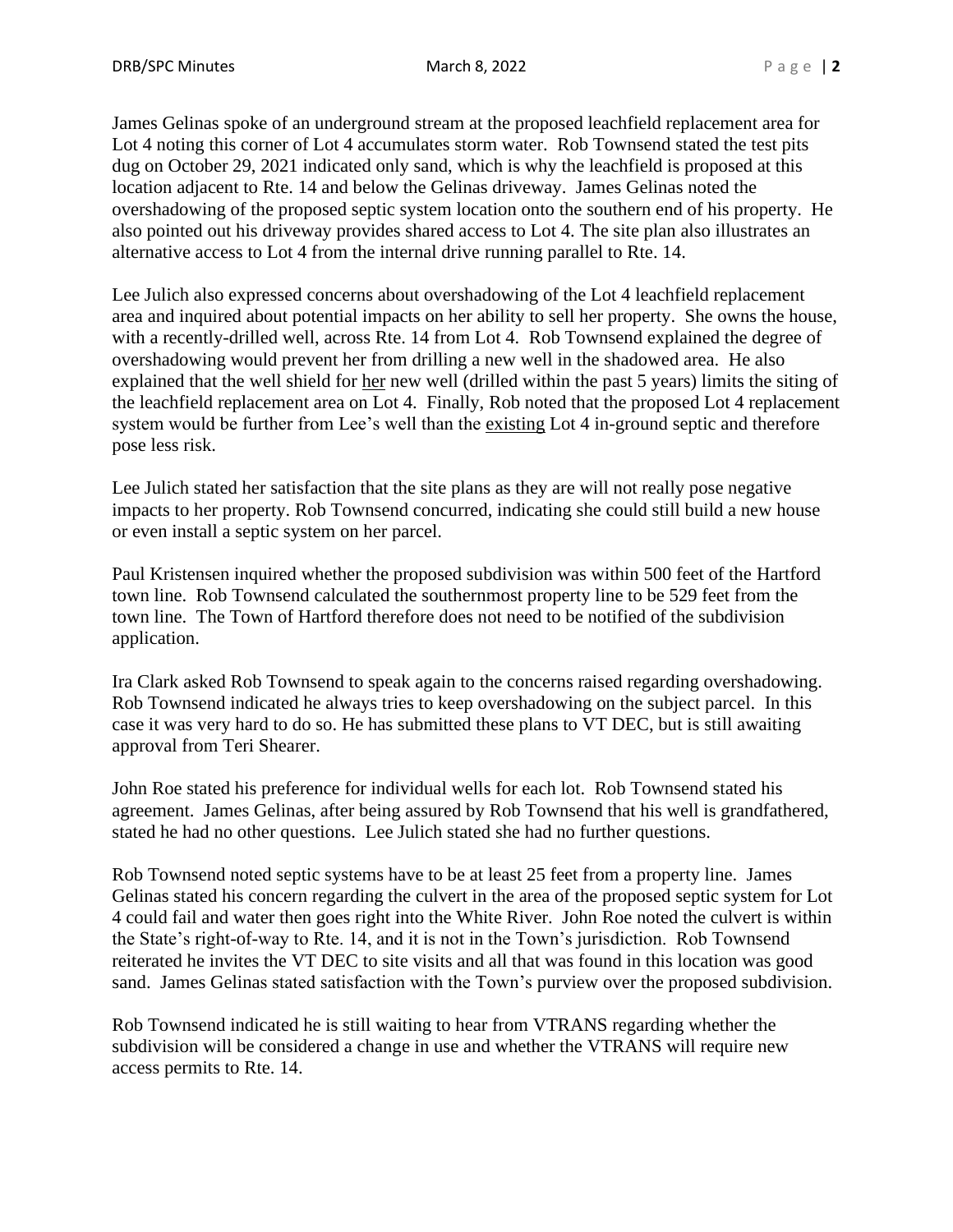## **John Roe made the motion to close the public hearing at 7:39PM. Paul Kristensen seconded. The motion carried unanimously.**

Lee Simek joined the meeting at 7:40PM.

John Roe indicated he felt that though the subdivision plans indicated a crowded site, he views the application to be straightforward.

**Discussion and summary of testimonies received:** Ira Clark summarized that though there is overshadowing onto adjacent lots, overshadowing does not seem to be egregious. Rob Townsend's subdivision plan dodges key existing systems. James Gelinas has agreed he will resolve well issues with Mr. Chase. Lee Julich is okay with the degree of overshadowing onto her property, and the impacts there are minimal. The Rhonda Walz Lot 1 overshadowing as discussed by Rob Townsend yet not illustrated on the proposed plans, is a non-issue. Rob Townsend still needs to obtain his wastewater and water supply permit. If the VTRANS requires shared accesses, this would be consistent with the Town Plan.

**John Roe made the motion to approve the Michael Chase subdivision conditioned upon receipt of the State wastewater and water supply permit and VTRANS' curbcut approvals. Paul Kristensen seconded. The motion carried 4-0-1 with Clark, Sellew, Kristensen, and Roe voting in favor and Lee Simek abstaining.**

It was agreed that Margy Becker will prepare the original applications for signature, and that she will invite DRB members to sign the applications in-person during the week of March 14<sup>th</sup>. She will send out email reminders.

# **Ira suspended the DRB meeting in order to convene the Planning Commission meeting at 7:45PM.**

Attending via Zoom: DRB members continued to participate as PC members; Jason and Heath Blackburn, Black River Quarries; Robert Townsend, Surveyor (also representing BRQ); Margy Becker (taking minutes).

Ira Clark noted the SPC has received the most recent set of plans for phased expansion of Black River Quarries from Rob Townsend. But he had not fully-reviewed them and was unaware that BRQ was on the agenda.

Heath and Jason summarized their phased expansion plans in detail. Jason referred to the spreadsheet he had also submitted, which illustrates an approximation of increased truck traffic. The current ACT 250 permit allows up to 21 round trips per day and 10,000 cyds of materials to be hauled per year. Jason estimates it would take BRQ 10 years to reach that limit. He encouraged SPC members to view his spreadsheet, which illustrates phased growth for the periods of  $1 - 5$  years,  $6 - 10$  years, and  $> 10$  years.

Ira Clark explained the SPC had met with Two Rivers Ottauquechee regional planner Kevin Geiger to discuss the re-adoption of the existing town plan and proposed language for the land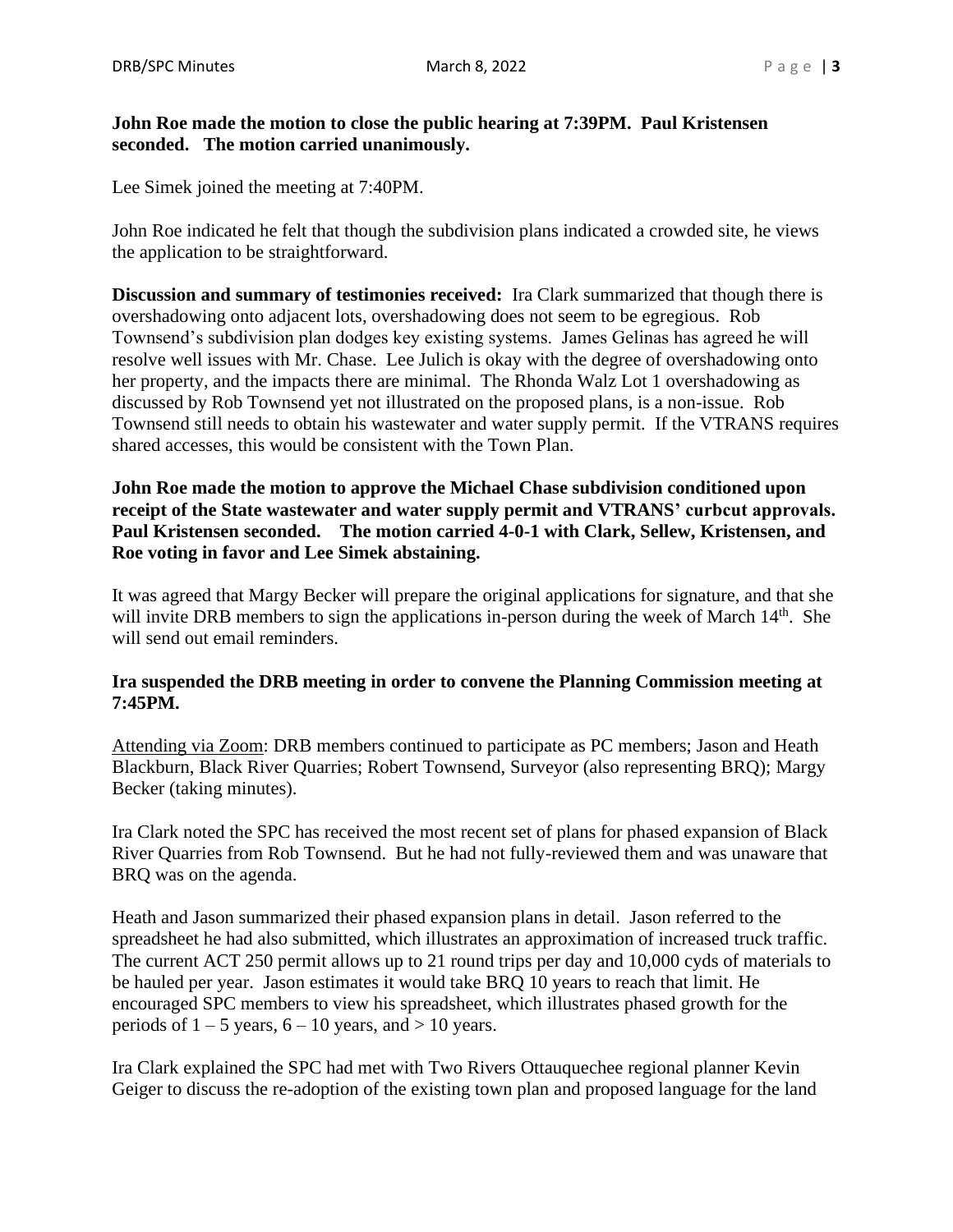use section in the new town plan. The SPC would like to see the details of the ACT 250 application.

Jason Blackburn indicated such a request is problematic for BRQ. He would like the SPC's endorsement of the project before BRQ spends the time and money on preparing the Act 250 application. They are prepared to move a portion of the business elsewhere and out of Sharon.

Rob Townsend said he understood the SPC's concerns. He has been trying to identify the appropriate contact for the railroad, and this has been difficult. He stated that if the Town could clarify the future use of the property in the town plan, then BRQ could move ahead.

Jason explained the first two phases of planned growth are within the scope of the existing ACT 250 permit. They would like to grow beyond that but need to hear from the railroad about signalization before they increase traffic beyond the existing permit. He noted their employee vehicle traffic counts are within the 21 round trips per day limit.

Heath Blackburn stated BRQ's goal is to sell to masonry yards and not to market to local contractors. An increase to  $2 - 3$  big trucks per day is real growth for BRQ.

Ira Clark indicated the SPC would like to meet to discuss a response to BRQ but a date has yet to be set for this meeting.

Jason Blackburn inquired whether the SPC would divulge the conditions BRQ needs to satisfy? If BRQ could construct the building, it could grow. BRQ needs to decide soon if it can grow in Sharon.

John Roe stated there is no consensus on the SPC concerning a letter of support. The big issues are a) rail crossing safety, b) importing rock from elsewhere, and c) the type of building to be constructed. John said it is now clear this is to be a wholesale operation. He, personally, can be more supportive of a wholesale versus retail operation as this is supportive of the existing use.

Jason stated BRQ already imports stone. The suppliers buy back thin stone.

Paul Kristensen noted the area of proposed expansion abuts a densely-populated area. He is concerned about how a year round business would impact that population.

Ira Clark stated that Kevin Geiger had expressed TRORC's concern to be the angle of intersection of the access road and Rte. 14.

Discussions with BRQ concluded at 8:33PM, with Jason and Heath Blackburn promising to be available for consultation as-needed when the SPC meets to discuss their request for a letter of support.

Special Meeting Schedule: The SPC agreed to hold a special meeting on Sunday, March 20<sup>th</sup> at 10:00AM in Sharon Town Offices to discuss the proposed expansion of Black River Quarries.